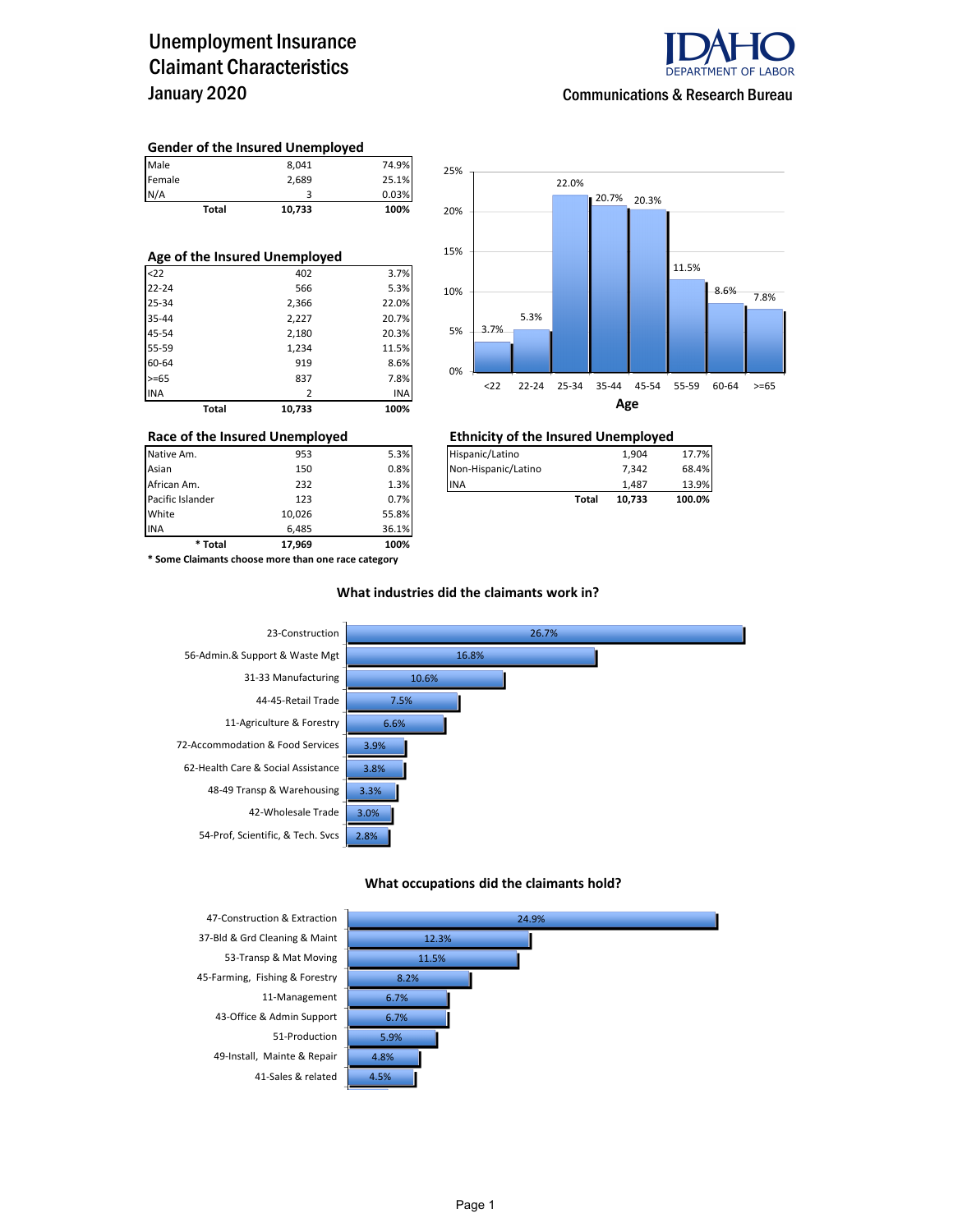# Unemployment Insurance Claimant Characteristics



## January 2020 Communications & Research Bureau

| <b>Demographics</b>                                          | January<br>2020 |       | <b>December</b><br>2019 |       | <b>Monthly</b><br><b>Difference</b> | January<br>2019 |       | Yearly<br><b>Difference</b> |
|--------------------------------------------------------------|-----------------|-------|-------------------------|-------|-------------------------------------|-----------------|-------|-----------------------------|
|                                                              |                 |       |                         |       |                                     |                 |       |                             |
| Gender:                                                      |                 |       |                         |       |                                     |                 |       |                             |
| Male                                                         | 8,041           | 74.9% | 5,031                   | 70.1% | 3,010                               | 7,631           | 73.4% | 410                         |
| Female                                                       | 2,689           | 25.1% | 2,148                   | 29.9% | 541                                 | 2,763           | 26.6% | $-74$                       |
| <b>INA</b>                                                   | 3               | 0.0%  | $\overline{2}$          | 0.0%  | $\mathbf{1}$                        | $\overline{0}$  | 0.0%  | 3                           |
| Total                                                        | 10,733          |       | 7,181                   |       | 3,552                               | 10,394          |       | 339                         |
| Race: NOTE: Claimants may choose more than one Race category |                 |       |                         |       |                                     |                 |       |                             |
| Native American                                              | 953             | N/A   | 547                     | N/A   | 406                                 | 805             | N/A   | 148                         |
| Asian                                                        | 150             | N/A   | 113                     | N/A   | 37                                  | 143             | N/A   | $\overline{7}$              |
| African American                                             | 232             | N/A   | 181                     | N/A   | 51                                  | 181             | N/A   | 51                          |
| Pacific Islander                                             | 123             | N/A   | 82                      | N/A   | 41                                  | 106             | N/A   | 17                          |
| White                                                        | 10,026          | N/A   | 5,656                   | N/A   | 4,370                               | 11,087          | N/A   | $-1061$                     |
| <b>INA</b>                                                   | 6,485           | N/A   | 4,367                   | N/A   | 2,118                               | 5,811           | N/A   | 674                         |
|                                                              |                 |       |                         |       |                                     |                 |       |                             |
| <b>Ethnicity:</b>                                            |                 |       |                         |       |                                     |                 |       |                             |
| Hispanic/Latino                                              | 1,904           | 17.7% | 1,284                   | 17.9% | 620                                 | 1,903           | 18.3% | $\mathbf{1}$                |
| Non-Hispanic/Latino                                          | 7,342           | 68.4% | 4,856                   | 67.6% | 2,486                               | 7,154           | 68.8% | 188                         |
| <b>INA</b>                                                   | 1,487           | 13.9% | 1,041                   | 14.5% | 446                                 | 1,337           | 12.9% | 150                         |
| Age:                                                         |                 |       |                         |       |                                     |                 |       |                             |
| $22$                                                         | 402             | 3.7%  | 177                     | 2.5%  | 225                                 | 430             | 4.1%  | $-28$                       |
| $22 - 24$                                                    | 566             | 5.3%  | 302                     | 4.2%  | 264                                 | 570             | 5.5%  | $-4$                        |
| 25-34                                                        | 2,366           | 22.0% | 1,493                   | 20.8% | 873                                 | 2,337           | 22.5% | 29                          |
| 35-44                                                        | 2,227           | 20.7% | 1,489                   | 20.7% | 738                                 | 2,276           | 21.9% | $-49$                       |
| 45-54                                                        | 2,180           | 20.3% | 1,488                   | 20.7% | 692                                 | 2,172           | 20.9% | 8                           |
| 55-59                                                        | 1,234           | 11.5% | 901                     | 12.5% | 333                                 | 1,142           | 11.0% | 92                          |
| 60-64                                                        | 919             | 8.6%  | 663                     | 9.2%  | 256                                 | 878             | 8.4%  | 41                          |
| $>= 65$                                                      | 837             | 7.8%  | 668                     | 9.3%  | 169                                 | 588             | 5.7%  | 249                         |
| <b>Total</b>                                                 | 10,731          |       | 7,181                   |       | 3,550                               | 10,393          |       | 338                         |